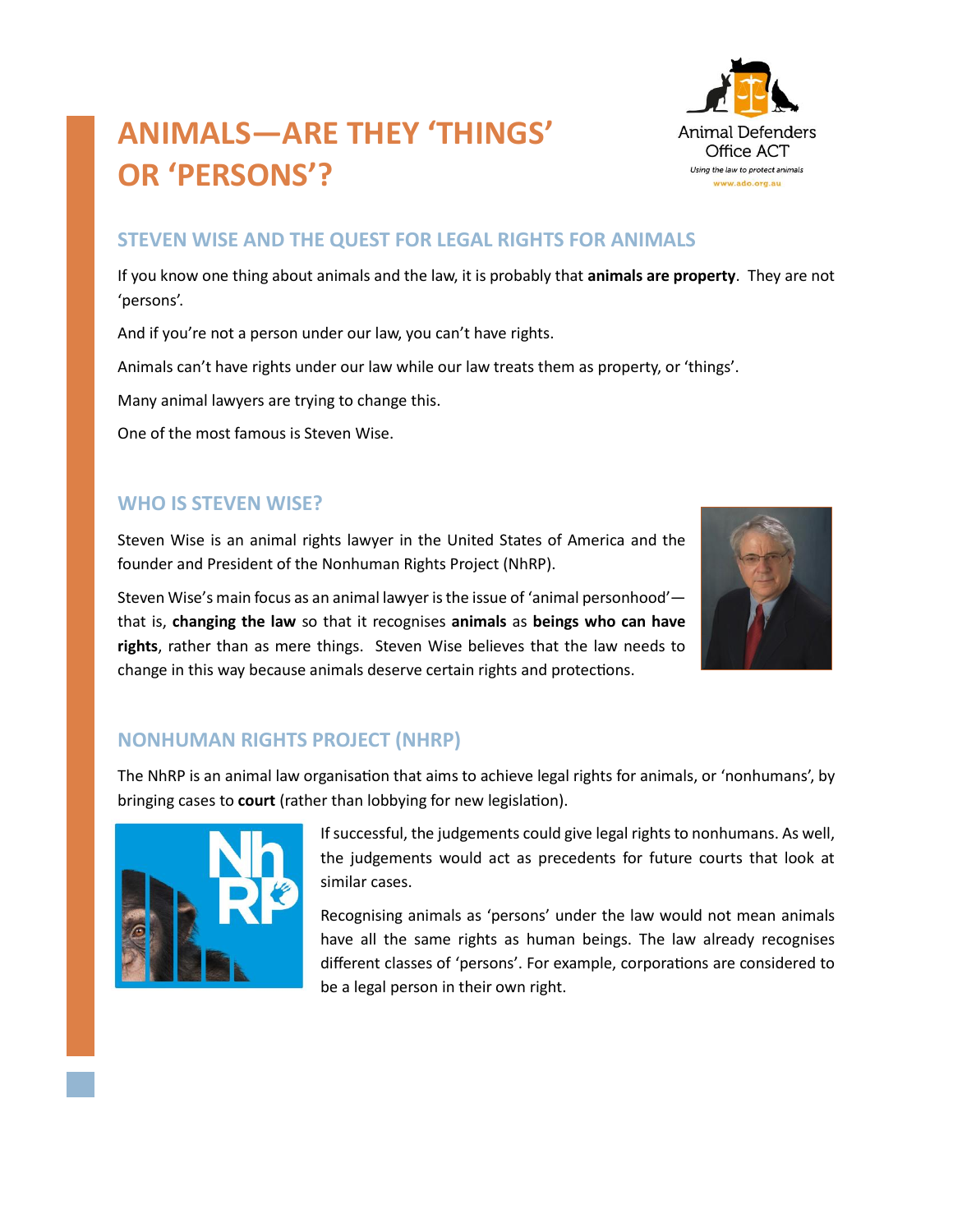The NhRP aims to change the status of nonhuman animals to 'persons', so that animals may hold:

…such fundamental rights as bodily integrity and bodily liberty, and those other legal rights to which evolving standards of morality, scientific discovery, and human experience entitle them.<sup>1</sup>

The NhRP is currently working to gain 'personhood' for animals such as chimpanzees, elephants, dolphins and whales.

The NhRP focuses on these animals because they are 'like us'. That is, they are 'complex individuals' capable of emotional and cognitive intelligence.

The closer they are to 'us', the easier it should be to have these animals recognised as persons by courts.



# **HAS A COURT EVER RECOGNISED AN ANIMAL AS A PERSON,** *ANYWHERE***?**

Meet Sandra the Orangutan.



Sandra lives in the Buenos Aires Zoo. In November 2014 a local animal law organisation tried to have Sandra released from captivity by going to court.

How did they do it?

They used an old legal process called *Habeas Corpus*. This Latin phrase literally means 'You shall have the body'. It is used when a person is imprisoned or captured, and another person asks a court to examine the lawfulness of the first person's imprisonment. It protects a person's right not to be unlawfully deprived of his or her freedom.

But if you're an animal, you don't have this right because you are a thing and not a person!

In Argentina, however, the animal lawyers filed a Habeas Corpus petition for Sandra the Orangutan.

 $\overline{a}$ 

<sup>1</sup> Nonhuman Rights Project: **[www.nonhumanrights.org](http://www.nonhumanrights.org/)**.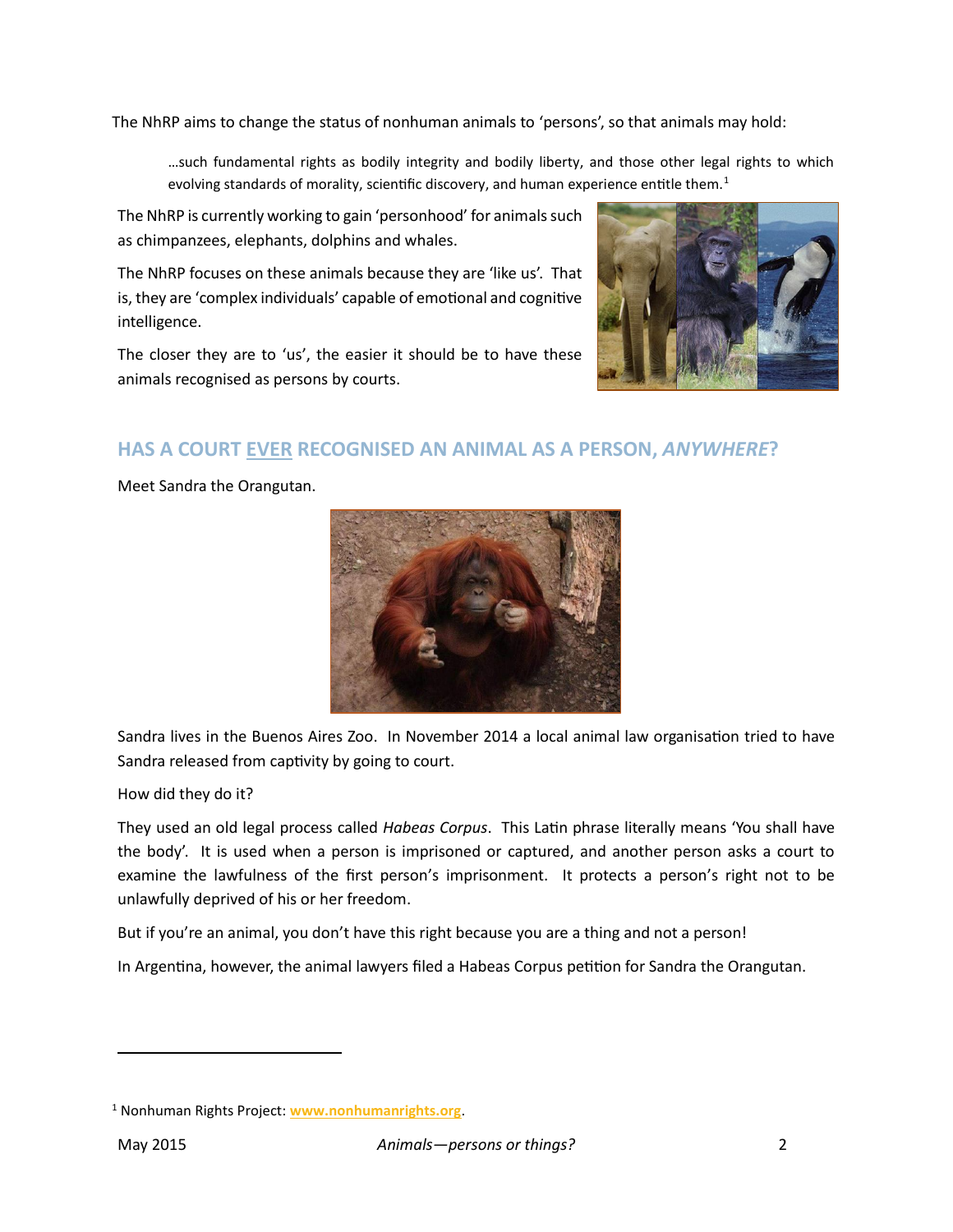They argued that Sandra had been unlawfully deprived of her basic right to freedom, as she had been held captive at Buenos Aires Zoo since 1994. They argued that Sandra was capable of both emotional and cognitive intelligence, and therefore should be granted legal personhood.

Initially it seemed to many observers that the court decision had gone in favour of Sandra, with the court agreeing that Sandra was a person under the law.

However, while animal protection organisations have heralded Sandra's case as a landmark ruling in animal rights, it is unclear what the outcome of the case actually was.

The NhRP has pinpointed what it regards as the most significant statement in the (translated) transcript of the decision:



It is necessary to recognise the animal as a subject of rights, because non-human beings (animals) are entitled to rights, and therefore their protection is required by the corresponding jurisprudence.<sup>2</sup>

While this statement appears to recognise an animal as a 'legal person', it does not refer to any past cases or laws. Nor does it refer directly to Sandra. In addition, the courts did not expand on what type of 'rights' an animal such as Sandra may be entitled to.

It is therefore not clear whether Sandra's case did in fact overturn the law and declare animals, or at least orangutans, to be persons.

# **HABEAS CORPUS IN AMERICA, THE LAND OF THE FREE!**



The NhRP has launched several Habeas Corpus cases in America regarding chimpanzees in captivity.

The first case involved Tommy the chimpanzee (pictured). Tommy has been kept in a cage on his owner's property for years.

The NhRP argued that Tommy should be freed because he is a person entitled to the bodily freedom that Habeas

Corpus protects. While lower courts rejected NhRP's arguments, the case is currently on appeal.

In late April 2015 a New York court seems to have taken the first steps towards issuing a Habeas Corpus order regarding two other chimpanzees, Hercules and Leo. These two animals are held captive and used for biomedical research at a New York University.

The hearing is set to continue in late May 2015.

 $\overline{a}$ 

<sup>2</sup> **[www.nonhumanrightsproject.org/2014/12/24/reviewing-the-case-of-sandra-the-orangutan-in-argentine/](http://www.nonhumanrightsproject.org/2014/12/24/reviewing-the-case-of-sandra-the-orangutan-in-argentine/)**